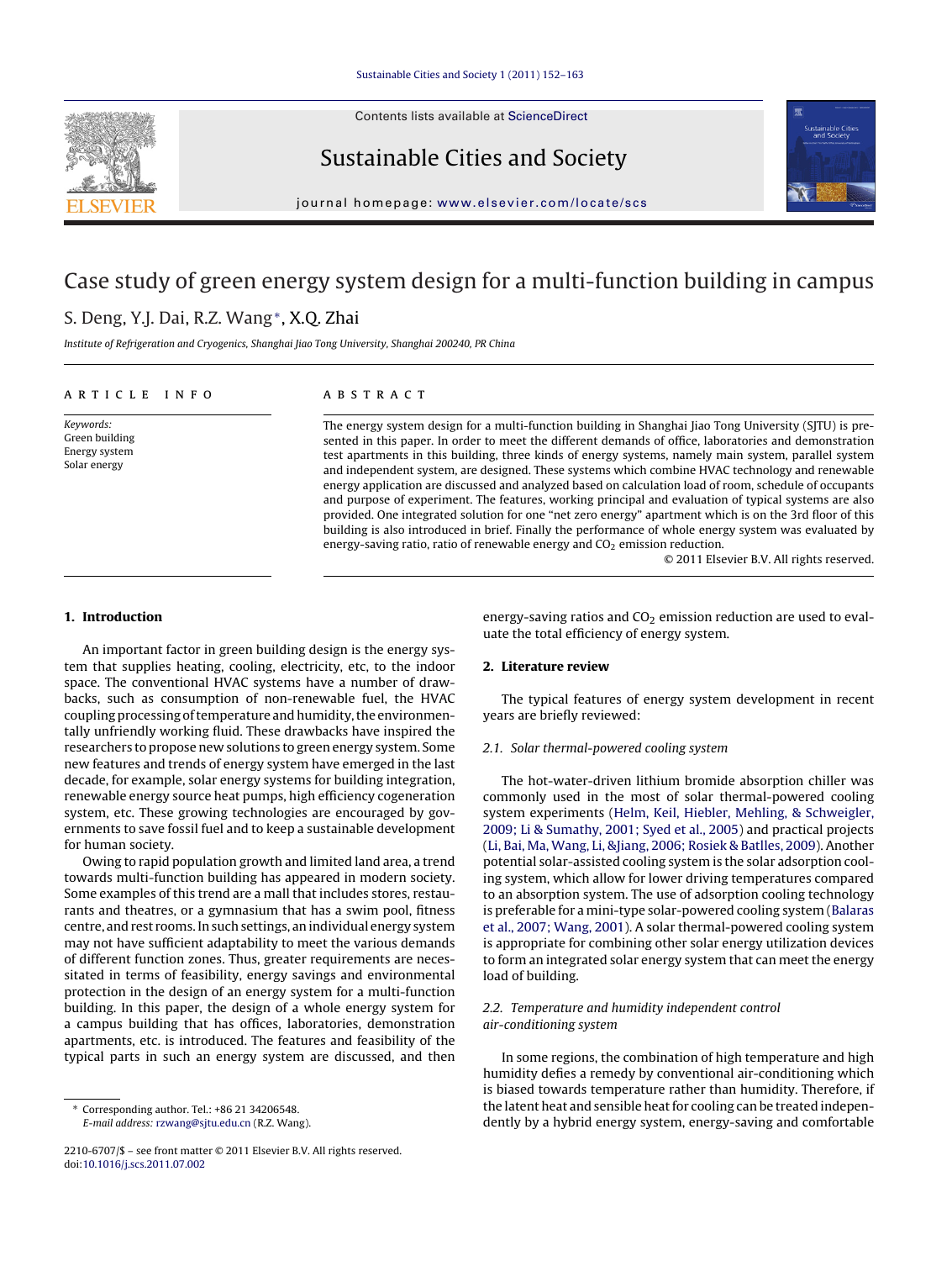| <b>Nomenclature</b>                                                                  |                                                   |
|--------------------------------------------------------------------------------------|---------------------------------------------------|
| electricity consumption of energy system per<br>$E_{\rm consumption}$<br>year, kWh/a |                                                   |
| $Q_{\rm demand}$                                                                     | energy demand of zone per year, kWh/a             |
| COP                                                                                  | coefficient of performance                        |
| ABS.                                                                                 | absorption chiller                                |
| НP                                                                                   | heat pump                                         |
| <b>DHW</b>                                                                           | domestic hot water                                |
| <b>HVAC</b>                                                                          | heating, ventilation and air-conditioning         |
| <b>CCHP</b>                                                                          | combined cooling heating and power                |
| <b>WSHP</b>                                                                          | water source heat pump                            |
| S AC                                                                                 | split air-conditioning unit                       |
| <b>OTRDC</b>                                                                         | one-rotor two-stage rotary desiccant cooling sys- |
|                                                                                      | tem                                               |
| <b>RHPEC</b>                                                                         | residential heat pump energy centre               |
|                                                                                      |                                                   |

indoor environment can be achieved simultaneously. An independent liquid dehumidification air-conditioning system [\(Chen,](#page--1-0) [Li,](#page--1-0) [Jiang,](#page--1-0) [&](#page--1-0) [Qu,](#page--1-0) [2005\)](#page--1-0) and solar-powered rotary wheel desiccant dehumidification system ([Dai,](#page--1-0) [Wang,](#page--1-0) [&](#page--1-0) [Xu,](#page--1-0) [2002\)](#page--1-0) have been installed together in a demonstration building. A number of hybrid energy systems for buildings that employ desiccant dehumidification technology as an important component have also been reported ([Liu,Geng,](#page--1-0) [Lin,](#page--1-0) [&](#page--1-0) [Jiang,](#page--1-0) [2004;](#page--1-0) [Ma,](#page--1-0) [Wang,](#page--1-0) [Dai,](#page--1-0) [&](#page--1-0) [Zhai,](#page--1-0) [2006\).](#page--1-0) It should be noted that solar energy is considered as a proper and "free" heat source for regeneration process and the performance can be improved if the periodic availability of solar energy can be overcome by some approaches, like the high energy storage capacity of desiccant or a matched energy-storage system.

## 2.3. Renewable energy source heat pump

Heat pumps driven by various renewable energy and waste heat sources have already been widely used in building energy systems. However, a number of factors still limit the development of solar, geothermal, water source heat pumps, such as instability, mismatch between summer load and winter load of building, and water body protection. Therefore, a number of demonstration projects have not used renewable energy source heat pumps as an independent HVAC system, but rather have employed them as one component in a whole energy system. For instance, a solar-assisted geothermal heat pump system has already been demonstrated in a greenhouse [\(Ozgener](#page--1-0) [&](#page--1-0) [Hepbasli,](#page--1-0) [2006\)](#page--1-0) and a residence [\(Valentin,](#page--1-0) [Bernard,](#page--1-0) [&](#page--1-0) [Gilbert,](#page--1-0) [2007\).](#page--1-0) A hybrid energy system that consists of a solar collector, absorption chiller, and heat pump was built in Tianpu industry area in Beijing [\(Li](#page--1-0) et [al.,](#page--1-0) [2006\).](#page--1-0) Its operation results showed that the COP of the chiller was approximately 0.8 and that the cooling efficiency of the entire system was 0.2–0.3.

### 2.4. Cogeneration system

A cogeneration system, which involves the simultaneous generation of electrical power and thermal energy from a single fuel source, has proven to be an interesting solution that can increase the total efficiency of a building energy production system and reduce carbon dioxide emission. Equipment based on various HVAC technologies, such as heat pumps, absorption chillers, adsorption chillers and desiccant cooling systems can be considered in conjunction with a cogeneration system to make up an integrated energy system for buildings, as mentioned in references ([Fu,](#page--1-0) [Zhao,](#page--1-0) Zhang, Jiang, [Li,](#page--1-0) [&](#page--1-0) [Yang,](#page--1-0) [2009;](#page--1-0) Gao, Wu, Jin, & Yang, 2008; Kong et [al.,](#page--1-0) [2005;](#page--1-0) [Míguez,](#page--1-0) [Murillo,](#page--1-0) [Porteiro,](#page--1-0) [&](#page--1-0) [López,](#page--1-0) [2004\).](#page--1-0) However, due to technical complexity and higher cost of purchase or maintenance involved in such a system, it is not very competitive in sectors characterized by low consumption such as residential buildings, even though it may indicate an attractive direction for green building researchers.

Although a number of research projects on individual building energy systems have been reported, a number of problems have not yet been thoroughly addressed particularly with regard to the integration of energy systems. Actually green building energy system still needs more and more practical projects in order to check the actual operation performance of various technologies collocation. The case study in this paper demonstrates that it is possible to build an integrated energy system that combines various renewable energy utilization and high-efficiency HVAC technologies to meet the distinct demands of different zones in a single multifunction building.

#### **3. Description of building**

The Green Energy Laboratory (GEL), which was financially supported by Shanghai Jiao Tong University (SJTU) and the Italian Ministry for Environment, Land and Sea, will be completed in 2011. The GEL is expected to be a demonstration building for the climate of the middle and lower reaches of the Yangzi River, and the building will be especially useful for analysis and experiments on building energy systems, energy saving devices, indoor terminals, thermal comfortable environment, etc.

The building is located on the campus of SJTU and is closed to Gate No. 5 of university, as shown in [Fig.](#page--1-0) 1(a). It enjoys a convenient traffic access and a superior natural environment. The main body of the building comprises three floors, with a total surface of 1500 m<sup>2</sup>, as shown in [Fig.](#page--1-0) 1(b). The first two floors will host laboratories, a meeting room, a staff room, a student room, an exhibition atrium, etc. The third floor, which is designed as a residential space, is divided into two independent apartments, in accordance with the design of typical residential structures in China. This area will be a platform for the simulation of residential living conditions and a place where tests can be performed on energy efficient facilities and building envelopes. A net zero energy apartment will also be demonstrated there. The atrium is covered by a glazed skylight that can be opened during transition seasons for free natural ventilation. The main function of the entire building is shown in [Fig.](#page--1-0) 1 (c).

#### **4. Design conditions of energy system**

The simulation software DeST and EnergyPlus were employed to calculate the load of building. The 3D simulation model of the building is illustrated in [Fig.](#page--1-0) 1(d). The bars in [Fig.](#page--1-0) 2 show that the simulation results from the software are in good agreement. Compared to the baseline building, which has a conventional passive design in local areas, the energy demand of the actual design building is lower by appropriately 30% because of better thermal insulation. The cooling and heating peak loads of the building are 146.56 kW and 91.78 kW, respectively. Besides loads, another important factor in determining the capacity of an energy system is life custom of its occupants. As can be seen in [Table](#page--1-0) 1, because the functions of the different zones in the building are not same, their energy and indoor environment requirements are different as well. Three main problems for design can be summarised and they can also be considered as design conditions.

(1) A single main HVAC system is needed to meet the peak load of the entire building. On extraordinary days, for example, during science fairs, workshops or celebrations, a comfortable indoor space is needed for the entire building, even though the fullload time is not long. On ordinary days, however, only two